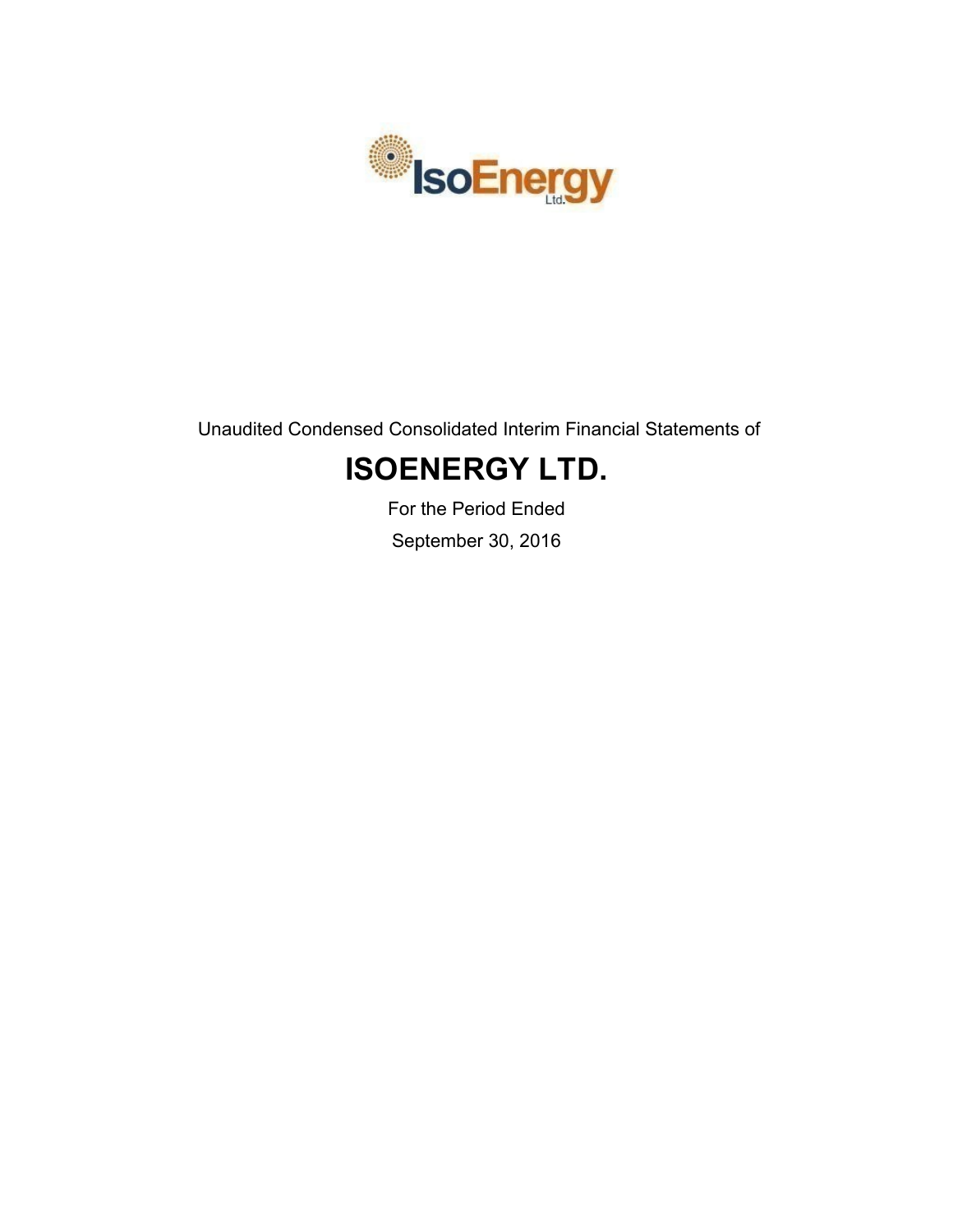As at

| <b>Note</b>                                                                                                   |      | September 30,<br>2016              |
|---------------------------------------------------------------------------------------------------------------|------|------------------------------------|
| <b>ASSETS</b>                                                                                                 |      |                                    |
| <b>Current</b>                                                                                                |      |                                    |
| Cash                                                                                                          |      | \$<br>7,104,066                    |
| Accounts receivable                                                                                           |      | 60,978                             |
| Prepaid expenses                                                                                              |      | 20,725                             |
|                                                                                                               |      | 7,185,769                          |
| <b>Non-Current</b><br>Deposit                                                                                 | 7(b) | 5,452                              |
| Equipment                                                                                                     | 5    | 89,559                             |
| Exploration and evaluation assets                                                                             | 6    | 31,105,185                         |
|                                                                                                               |      | 31,200,196                         |
| <b>TOTAL ASSETS</b>                                                                                           |      | \$<br>38,385,965                   |
| Accounts payable and accrued liabilities<br>Flow-through share premium liability<br>Liability to issue shares | 7(a) | \$<br>796,923<br>109,621<br>25,750 |
| <b>TOTAL LIABILITIES</b>                                                                                      |      | 932,294                            |
|                                                                                                               |      |                                    |
| <b>EQUITY</b>                                                                                                 |      |                                    |
| Share capital                                                                                                 | 8    | 38,109,432                         |
| Deficit                                                                                                       |      | (655, 761)                         |
| <b>TOTAL EQUITY</b>                                                                                           |      | 37,453,671                         |

**Commitments (Note 7) Subsequent events (Note 15)**

The accompanying notes are an integral part of the condensed consolidated interim financial statements These condensed consolidated interim financial statements were authorized for issue by the Board of Directors on November 8, 2016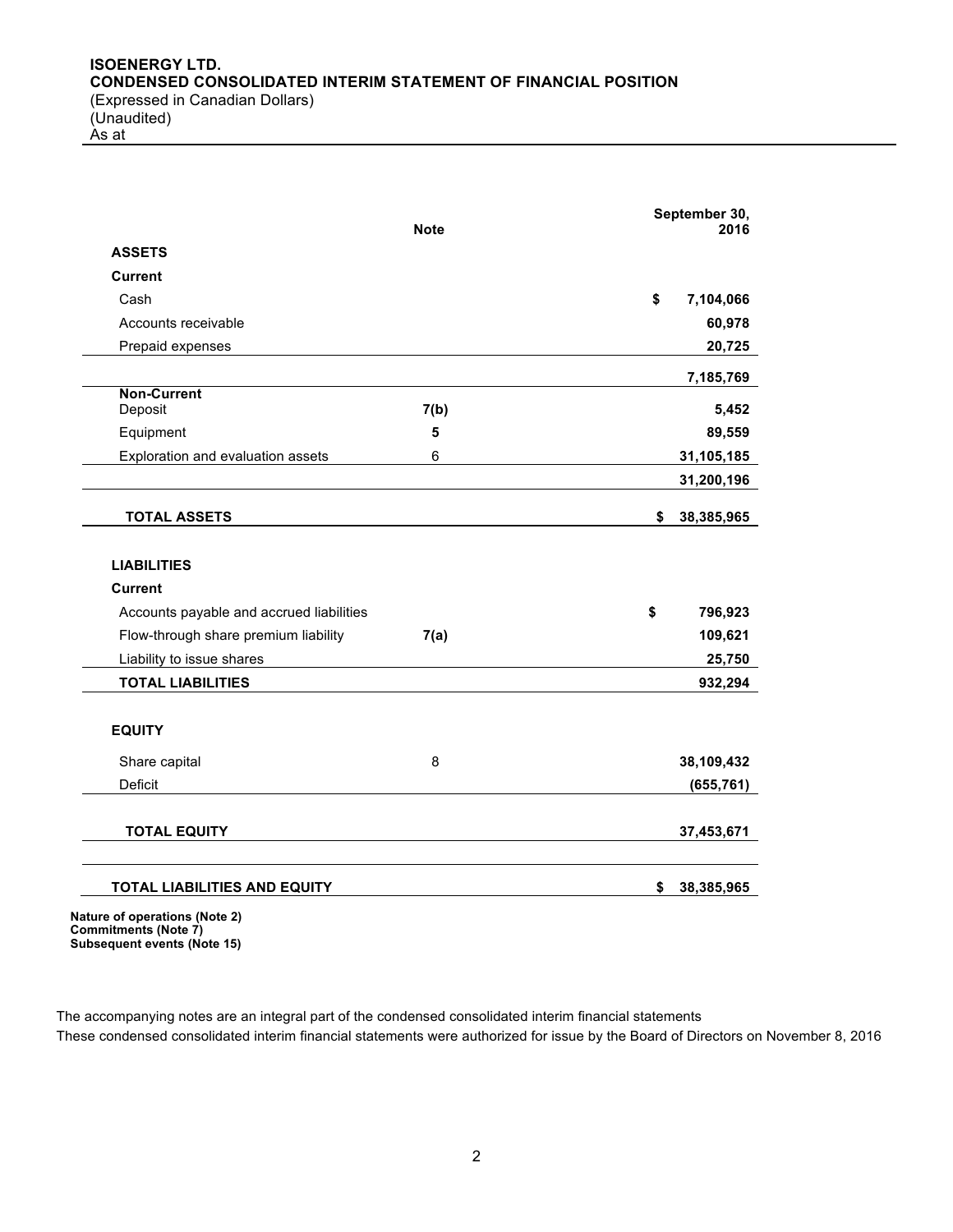# **ISOENERGY LTD. CONDENSED CONSOLIDATED INTERIM STATEMENT OF LOSS AND COMPREHENSIVE LOSS** (Expressed in Canadian Dollars)

(Unaudited)

|                                                                             | <b>Note</b> | For the three months<br>ended September 30,<br>2016 |            | For the period from<br>February 2 to<br>September 30, 2016 |
|-----------------------------------------------------------------------------|-------------|-----------------------------------------------------|------------|------------------------------------------------------------|
|                                                                             |             |                                                     |            |                                                            |
| Administrative salaries, contract and director fees                         | 9           | \$                                                  | 189,651    | \$<br>277,895                                              |
| Office and administrative                                                   |             |                                                     | 18,885     | 46,590                                                     |
| Employee relocation expense                                                 | 9           |                                                     | 8,578      | 72,658                                                     |
| Professional fees                                                           |             |                                                     | 261,211    | 275,117                                                    |
| Travel                                                                      |             |                                                     | 13,370     | 45,700                                                     |
| Listing fee                                                                 |             |                                                     | 10,000     | 10,000                                                     |
| Release of flow-through share premium liability                             |             |                                                     | (72, 199)  | (72, 199)                                                  |
| Loss from operations                                                        |             |                                                     | (429, 496) | (655, 761)                                                 |
| Income tax expense                                                          | 14          |                                                     |            |                                                            |
| Loss and comprehensive loss for the period                                  |             | \$                                                  | (429, 496) | \$<br>(655, 761)                                           |
| Loss per common share – basic and diluted                                   |             | \$                                                  | (0.01)     | \$<br>(0.04)                                               |
| Weighted average number of common shares<br>outstanding - basic and diluted |             |                                                     | 35,963,392 | 15,397,102                                                 |

The accompanying notes are an integral part of the condensed consolidated interim financial statements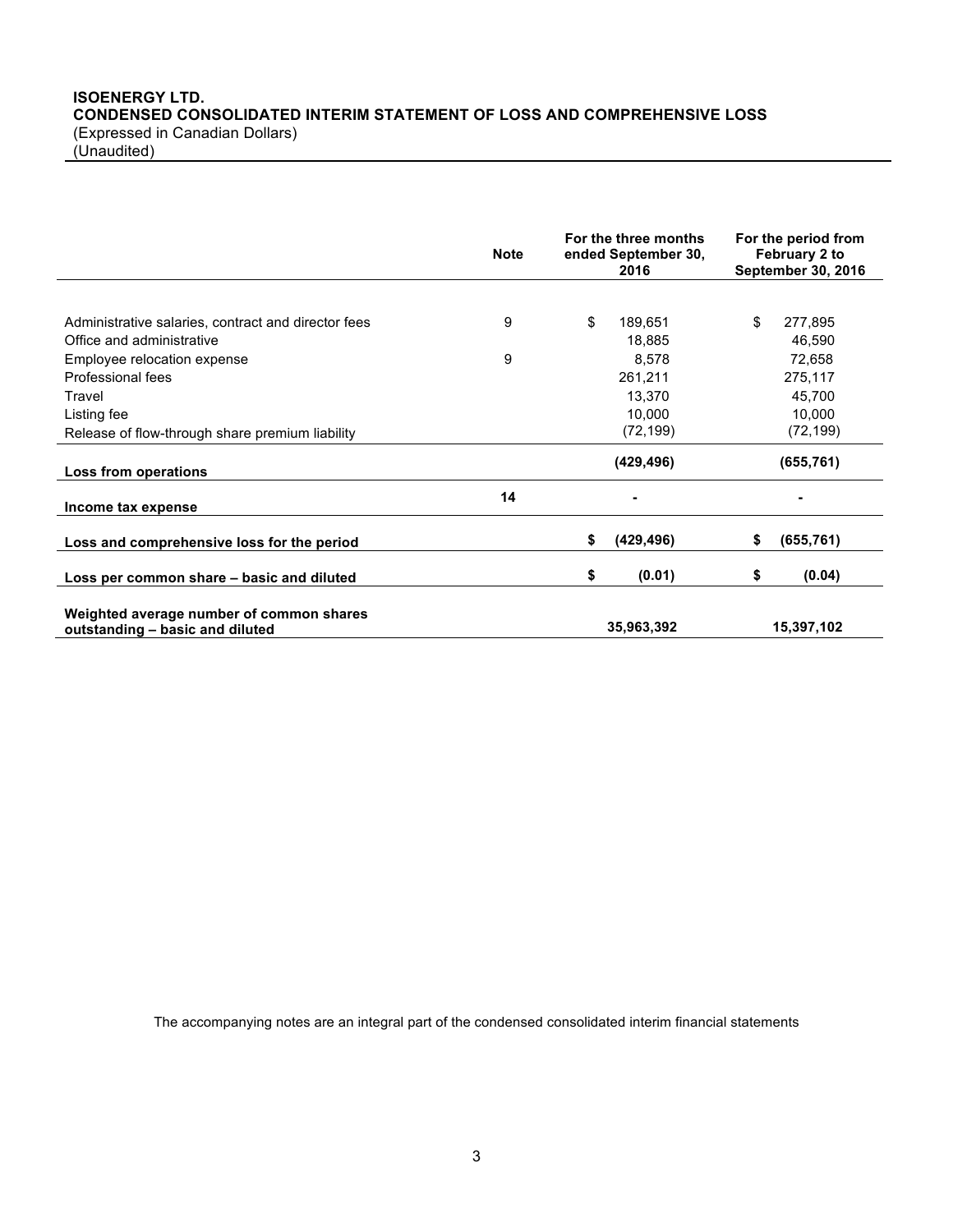# **ISOENERGY LTD. CONDENSED CONSOLIDATED INTERIM STATEMENT OF CHANGES IN EQUITY** (Expressed in Canadian Dollars) (Unaudited)

|                                     | Note 8 | Number of<br>Common |      |                      |    |                          |   |            |
|-------------------------------------|--------|---------------------|------|----------------------|----|--------------------------|---|------------|
|                                     |        | <b>Shares</b>       |      | <b>Share Capital</b> |    | <b>Deficit</b>           |   | Total      |
| Balance as at February 2, 2016      | (a)    | 1.                  | - \$ | 1                    | \$ | ۰.                       | 5 |            |
| Shares issued for exploration and   | (b)(c) |                     |      |                      |    |                          |   |            |
| evaluation assets                   |        | 30,000,000          |      | 30,000,000           |    |                          |   | 30,000,000 |
| Shares issued for cash              | (d)    | 8,049,700           |      | 8,231,520            |    |                          |   | 8,231,520  |
| Premium on flow-through shares      | (d)    |                     |      | (181, 820)           |    | $\overline{\phantom{0}}$ |   | (181, 820) |
| Shares issued for finder's fee      | (d)    | 8,580               |      | 8,580                |    |                          |   | 8,580      |
| Shares issued to settle amounts due |        |                     |      |                      |    |                          |   |            |
| to NexGen                           | (e)    | 450.000             |      | 450,000              |    |                          |   | 450,000    |
| Share issuance costs                | (d)    |                     |      | (398, 849)           |    |                          |   | (398, 849) |
| Loss for the period                 |        |                     |      |                      |    | (655, 761)               |   | (655, 761) |
| Balance as at September 30, 2016    |        | 38.508.281          | S    | 38.109.432           | S  | (655.761)                | S | 37.453.671 |

The accompanying notes are an integral part of the condensed consolidated interim financial statements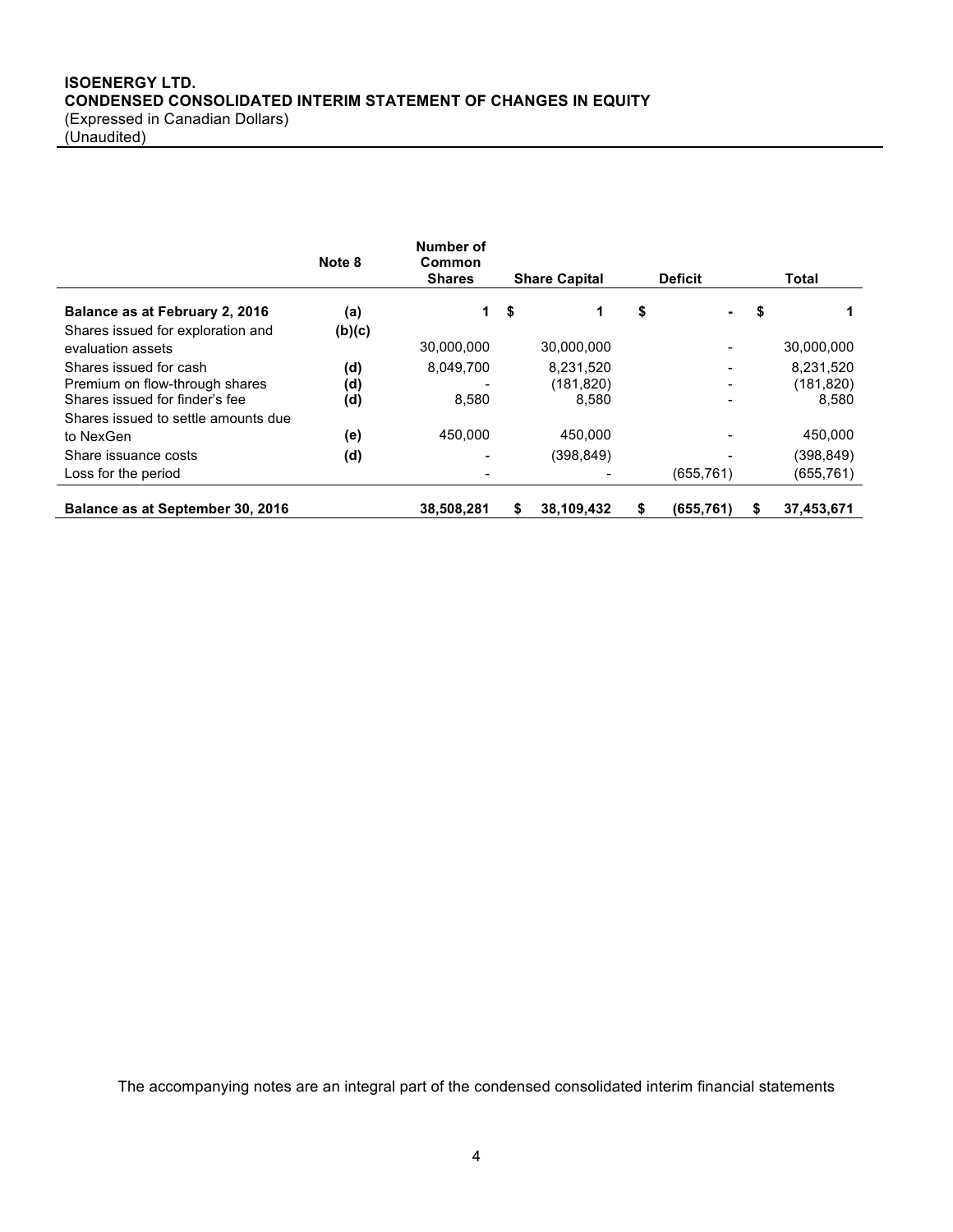(Unaudited)

|                                                                                | For the period from<br>February 2 to<br><b>September 30, 2016</b> |            |  |
|--------------------------------------------------------------------------------|-------------------------------------------------------------------|------------|--|
| Cash flows from (used in) operating activities                                 |                                                                   |            |  |
| Loss for the period                                                            | \$                                                                | (655, 761) |  |
| Items not involving cash:                                                      |                                                                   |            |  |
| Release of flow-through share liability<br>Changes in non-cash working capital |                                                                   | (72, 199)  |  |
| Account receivable                                                             |                                                                   | (60, 978)  |  |
| Prepaid expenses                                                               |                                                                   | (20, 725)  |  |
| Deposit                                                                        |                                                                   | (5, 452)   |  |
| Accounts payable and accrued liabilities                                       |                                                                   | 283,569    |  |
|                                                                                |                                                                   | (531, 546) |  |
| Cash flows used in investing activities                                        |                                                                   |            |  |
| Acquisition of exploration and evaluation assets                               |                                                                   | (100,000)  |  |
| Additions to exploration and evaluation assets                                 |                                                                   | (484, 822) |  |
| Additions to equipment                                                         |                                                                   | (96, 568)  |  |
|                                                                                | \$                                                                | (681, 390) |  |
| Cash flows from (used in) financing activities                                 |                                                                   |            |  |
| Liability to issue shares                                                      |                                                                   | 25,750     |  |
| Shares issued                                                                  |                                                                   | 8,681,521  |  |
| Share issuance costs                                                           |                                                                   | (390, 269) |  |
|                                                                                | \$                                                                | 8,317,002  |  |
| Change in cash                                                                 | \$                                                                | 7,104,066  |  |
| Cash, beginning of period                                                      |                                                                   |            |  |
| Cash, end of period                                                            | \$                                                                | 7,104,066  |  |

The accompanying notes are an integral part of the condensed consolidated interim financial statements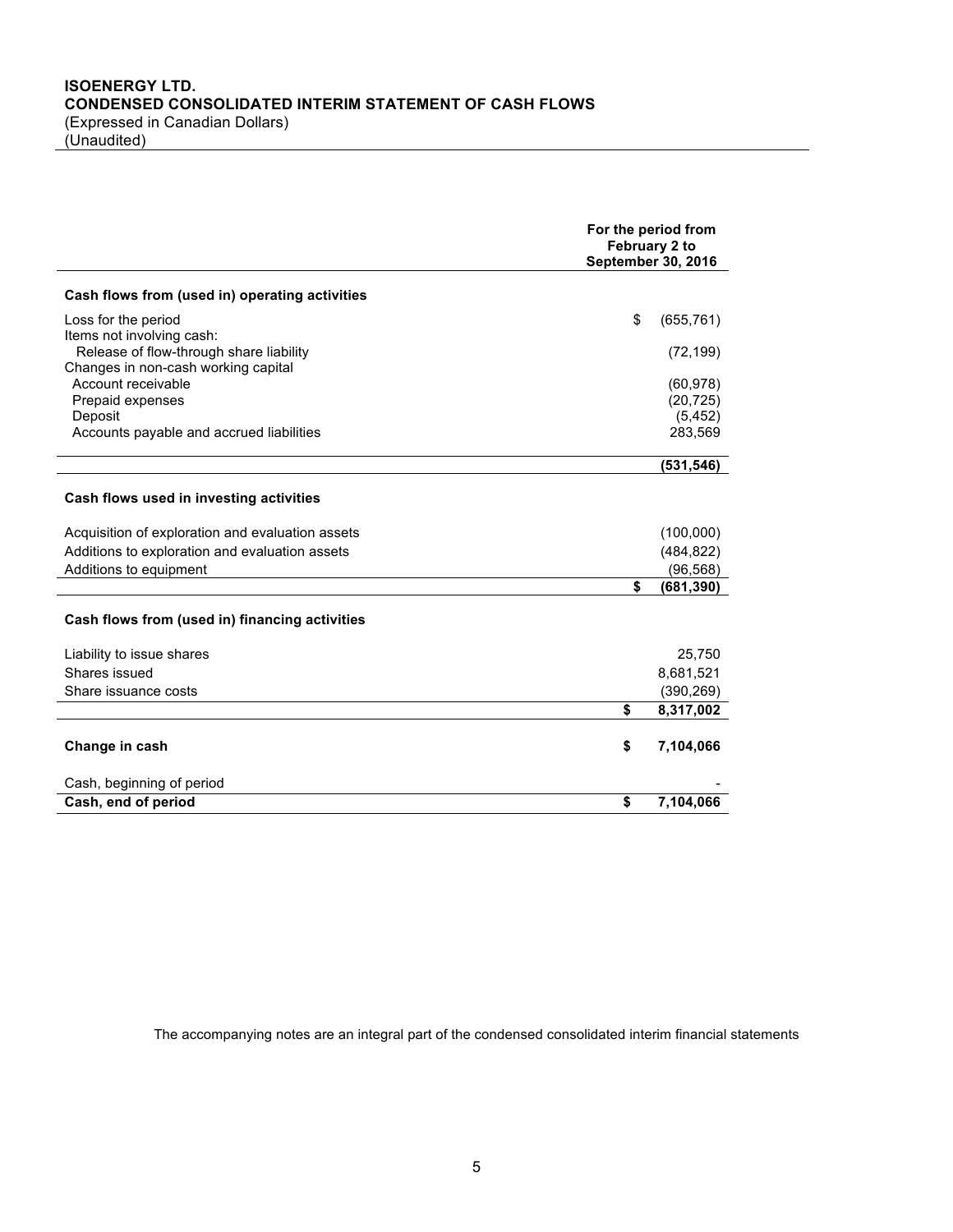# **1. REPORTING ENTITY**

IsoEnergy Ltd. ("Iso" or the "Company") is an exploration stage entity engaged in the acquisition, exploration and evaluation of uranium properties in Canada. The Company was incorporated pursuant to the provisions of the British Columbia *Business Corporations Act* on February 2, 2016. The Company's registered and records office is located on the 25<sup>th</sup> Floor, 700 West Georgia Street, Vancouver, BC, V7Y 1B3.

Iso was incorporated on February 2, 2016 as a wholly-owned subsidiary of NexGen Energy Ltd, ("NexGen") to hold certain exploration assets of NexGen. On June 17, 2016, certain exploration and evaluation assets were transferred from NexGen to Iso in consideration for 29 million common shares of Iso. Subsequent to the transfer, Iso issued additional common shares to third parties pursuant to several non-brokered and one brokered private placements, with NexGen retaining 76.5% of Iso's outstanding common shares as of September 30, 2016.

# **2. NATURE OF OPERATIONS**

.

As an exploration stage company, the Company does not have revenues and historically has recurring operating losses. As at September 30, 2016, the Company had accumulated losses of \$655,761 and working capital of \$6,253,475. The Company depends on external financing for its operational expenses and has raised funds subsequent to September 30, 2016 (refer to Note 15)). Under the Radio Option Agreement (refer to Note 6), the Company is required to spend \$10 million prior to May 31, 2017 in order to earn a 70% interest in the Radio property. Therefore, in order to meet this requirement, the Company will need to raise additional funds or seek an amendment to the agreement. There is no guarantee the Company will be successful in doing so.

The business of mining for minerals involves a high degree of risk. As an exploration company, Iso is subject to risks and challenges similar to companies at a comparable stage. These risks include, but are not limited to, negative operating cash flow and dependence on third party financing; the uncertainty of additional financing; potential forfeiture of the Radio Option Agreement; the limited operating history of Iso; the lack of known mineral resources or reserves; the influence of a large shareholder; alternate sources of energy and uranium prices; aboriginal title and consultation issues; risks related to exploration activities generally; reliance upon key management and other personnel; title to properties; uninsurable risks; conflicts of interest; permits and licenses; environmental and other regulatory requirements; political regulatory risks; competition; and the volatility of share prices.

The underlying value of Iso's exploration and evaluation assets is dependent upon the existence and economic recovery of mineral reserves and is subject to, but not limited to, the risks and challenges identified above. Changes in future business conditions or the failure to raise additional funds could require material write-downs of the carrying value of Iso's exploration and evaluation assets.

# **3. BASIS OF PRESENTATION**

These condensed interim consolidated financial statements are prepared in accordance with International Accounting Standard ("IAS") 34 Interim Financial Reporting. They do not include all of the information required for annual financial statements and should be read in conjunction with the audited financial statements for the period ended and as at June 30, 2016, which are available at www.sedar.com in the *Form 2B - Application for the Listing of Common Shares of IsoEnergy Ltd* dated October 16, 2016 ("Form 2B"). The accounting policies used for the preparation of these condensed interim consolidated financial statements are the same as those used to prepare the audited financial statements for the period ended June 30, 2016. The Company's year-end is December 31. These condensed consolidated interim financial statements have been prepared on a historical cost basis and using the accrual basis of accounting, except for cash flow information. All monetary references expressed in these notes are references to Canadian dollar amounts. These condensed consolidated interim financial statements are presented in Canadian dollars, which is the functional currency of the Company. The Board of Directors approved these condensed interim consolidated financial statements on November 8, 2016.

During the three months ended September 30, the Company incorporated a subsidiary, 2532314 Ontario Ltd, which is consolidated at September 30, 2016.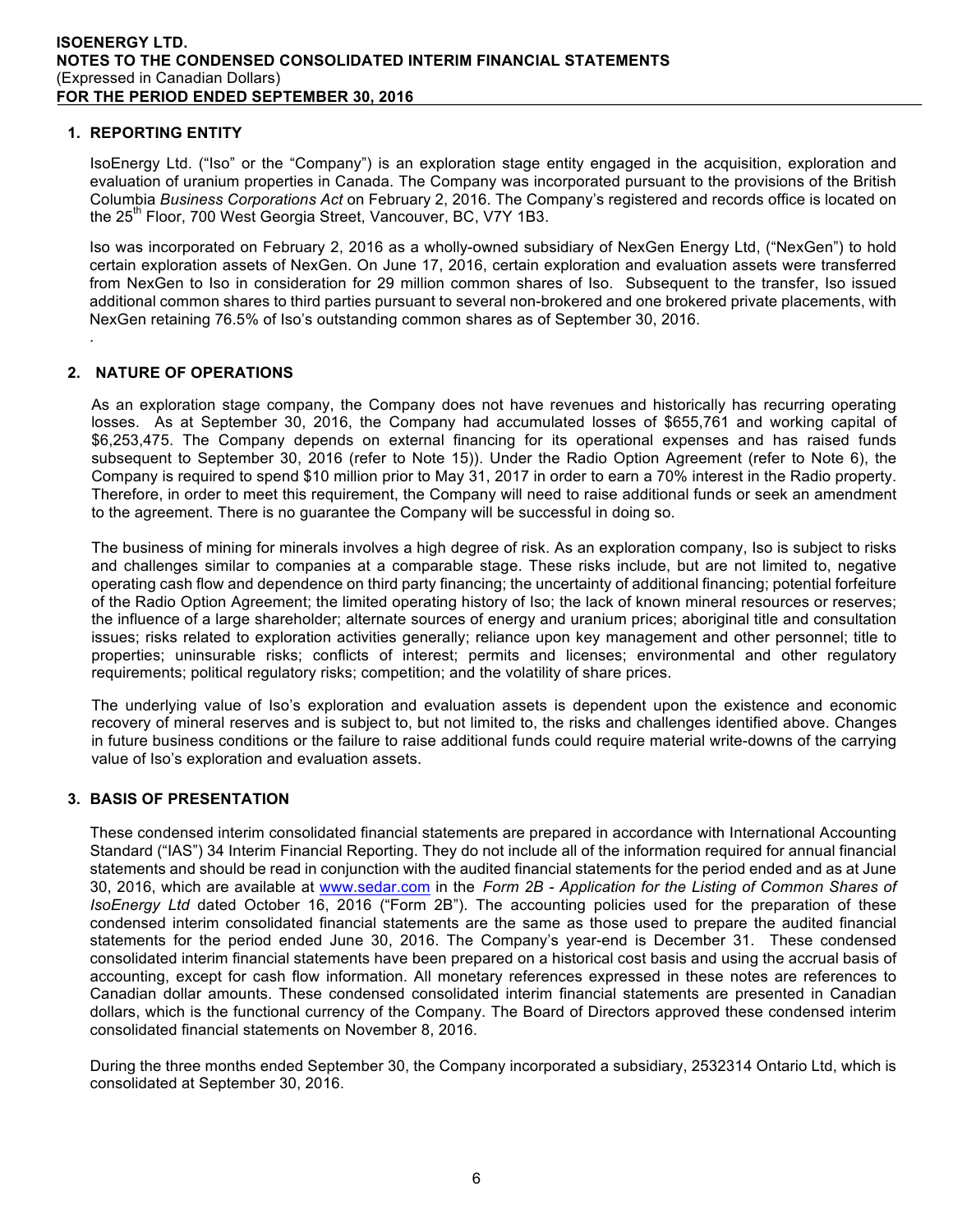# **3. BASIS OF PRESENTATION (continued)**

#### **Critical accounting judgments, estimates and assumptions**

The preparation of the condensed consolidated interim financial statements requires management to make judgments, estimates and assumptions that affect the reported amounts of assets, liabilities and contingent liabilities at the date of the condensed consolidated interim financial statements and the reported amounts of expenses during the reporting period. Estimates and assumptions are continuously evaluated and are based on management's experience and other factors, including expectations of future events that are believed to be reasonable in the circumstances. Uncertainty about these judgments, estimates and assumptions could result in outcomes that could require a material adjustment to the carrying amount of the asset or liability affected in future periods.

# **4. SIGNIFICANT ACCOUNTING POLICIES**

The accounting policies followed by the Company as set out below have been consistently followed in the preparation of these condensed consolidated interim financial statements.

#### **(a) Functional and Presentation Currency**

These condensed consolidated interim financial statements are presented in Canadian dollars, which is the functional currency of the Company.

#### *Translation of transactions and balances*

Foreign currency transactions are translated into the Company's functional currency using the exchange rates prevailing at the dates of the transactions or the date of valuation (where items are re-measured). Monetary assets and liabilities denominated in foreign currencies are translated into the functional currency at the spot rate of exchange in effect as at the reporting date. Non-monetary items that are measured in terms of historical cost in a foreign currency are translated into the reporting currency using the exchange rate as at the date of the initial transaction.

#### **(b) Cash**

Cash includes deposits held with banks and are available on demand.

#### **(c) Exploration and Evaluation Assets**

Once the legal right to explore a property has been obtained, exploration and evaluation costs are capitalized as exploration and evaluation assets on an area of interest basis pending determination of the technical feasibility and commercial viability of the property. Capitalized costs include costs directly related to exploration and evaluation activities in the area of interest. General and administrative costs are only allocated to the asset to the extent that those costs can be directly related to operational activities in the relevant area of interest. When a claim is relinquished or a project is abandoned, the related costs are recognized in profit or loss immediately.

Proceeds received from the sale of any interest in a property will be credited against the carrying value of the property, with any excess included in operations for the period. If a property is abandoned, the acquisition and deferred exploration costs will be written off to operations.

Although the Company has taken steps to verify its title to exploration and evaluation assets in which it has an interest, in accordance with industry standards for similarly advanced exploration properties, these procedures do not guarantee the Company's title. A property may be subject to unregistered prior agreements or inadvertent non-compliance with regulatory requirements.

 Management regularly assesses the carrying value of non-producing properties and properties for which events and circumstances may indicate possible impairment.

Once the technical feasibility and commercial viability of the extraction of mineral resources in an area of interest is demonstrable, exploration and evaluation assets attributable to that area of interest are first tested for impairment and then reclassified to mining assets and development assets within property, plant and equipment.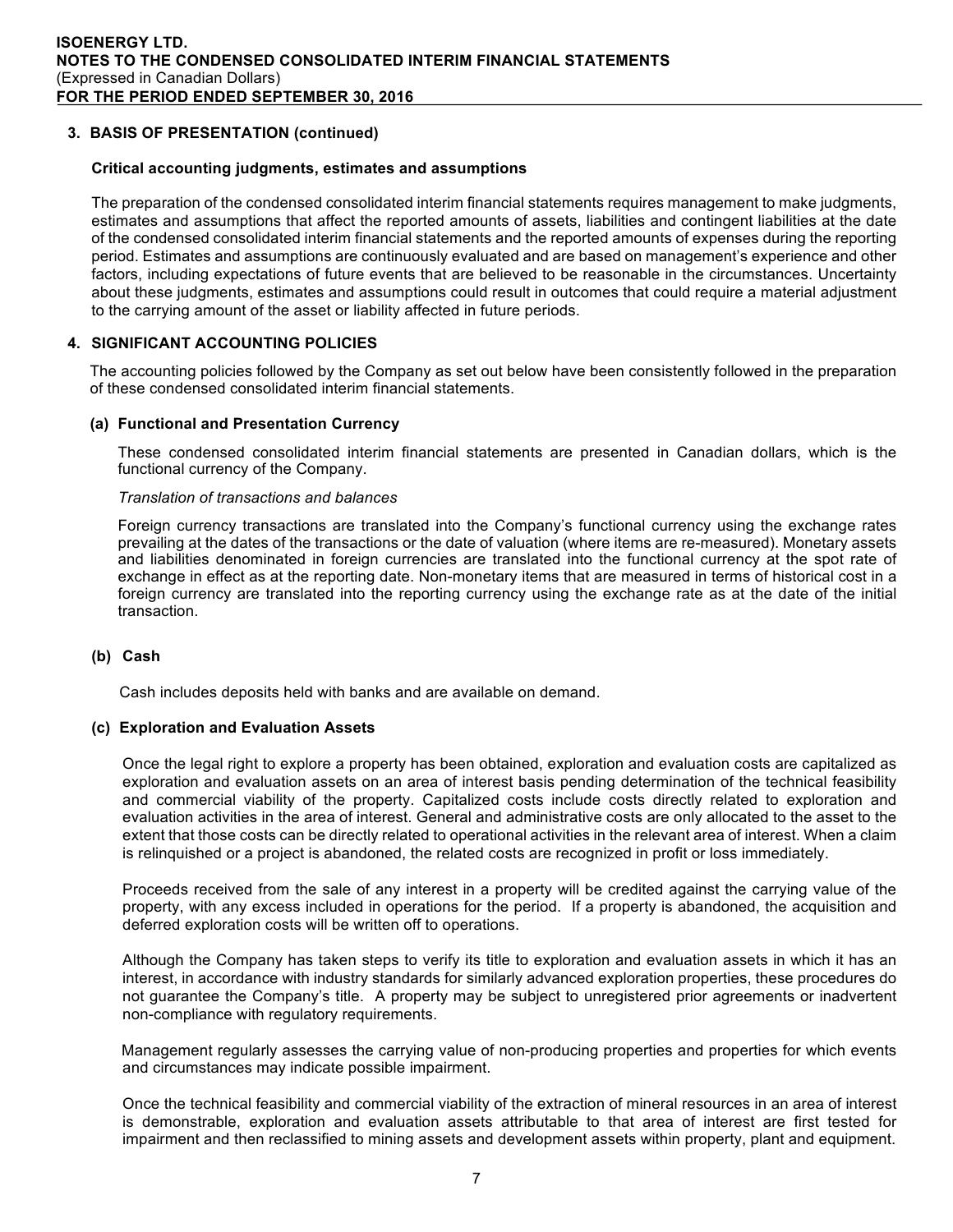#### **(d) Equipment**

#### *(i) Recognition and measurement*

Items of equipment are stated at cost less accumulated depreciation and impairment losses. Cost includes expenditures that are directly attributable to the acquisition of the asset.

#### *(ii) Subsequent costs*

The cost of replacing part of an item in the carrying amount of equipment is recognized when that cost is incurred, if it is probable that the future economic benefits of the item will flow to the Company and the cost of the item can be measured reliably.

#### *(iii) Depreciation*

The carrying amounts of equipment (including initial and subsequent capital expenditures) are amortized to their estimated residual value over the estimated useful life of the specific asset. Depreciation is calculated over the estimated useful life of each significant component of equipment as follows:

| - Computing equipment | 55% declining balance basis |
|-----------------------|-----------------------------|
|                       |                             |

- Software 65% declining balance basis - Field equipment 20% declining balance basis
	-

- Office equipment 5 years straight-line

Depreciation methods, useful lives, and residual values are reviewed at least annually and adjusted if appropriate.

#### *(iv) Disposal*

Gains and losses on disposal of an item of equipment are determined by comparing the proceeds from disposal with the carrying amount of the item and are recognized in profit or loss.

# **(e) Impairment**

An impairment loss is recognized when the carrying amount of an asset, or a cash generating unit ("CGU"), exceeds its recoverable amount. A CGU is the smallest identifiable group of assets that generates cash inflows that are largely independent of the cash inflows from other assets or groups of assets. Impairment losses are recognized in profit and loss for the period. Impairment losses recognized in respect of CGUs are allocated first to reduce the carrying amount of any goodwill allocated to the CGUs and then to reduce the carrying amount of the other assets in the unit on a pro-rata basis.

The recoverable amount of an asset is the greater of an asset's fair value less the cost to sell and its value in use. In assessing value in use, the estimated future cash flows are discounted to its present value using a pre-tax discount rate that reflects the current market assessments of the time value of money and the risks specific to the asset. For an asset that does not generate cash inflows largely independent of those from other assets, the recoverable amount is determined for the CGU to which the asset belongs.

An impairment loss is only reversed if there is an indication that the impairment loss may no longer exist and there has been a change in the estimates used to determine the recoverable amount, however, not to an amount higher than the carrying amount that would have been determined had no impairment loss been recognized in previous years.

Assets that have an indefinite useful life are not subject to depreciation and are tested annually for impairment.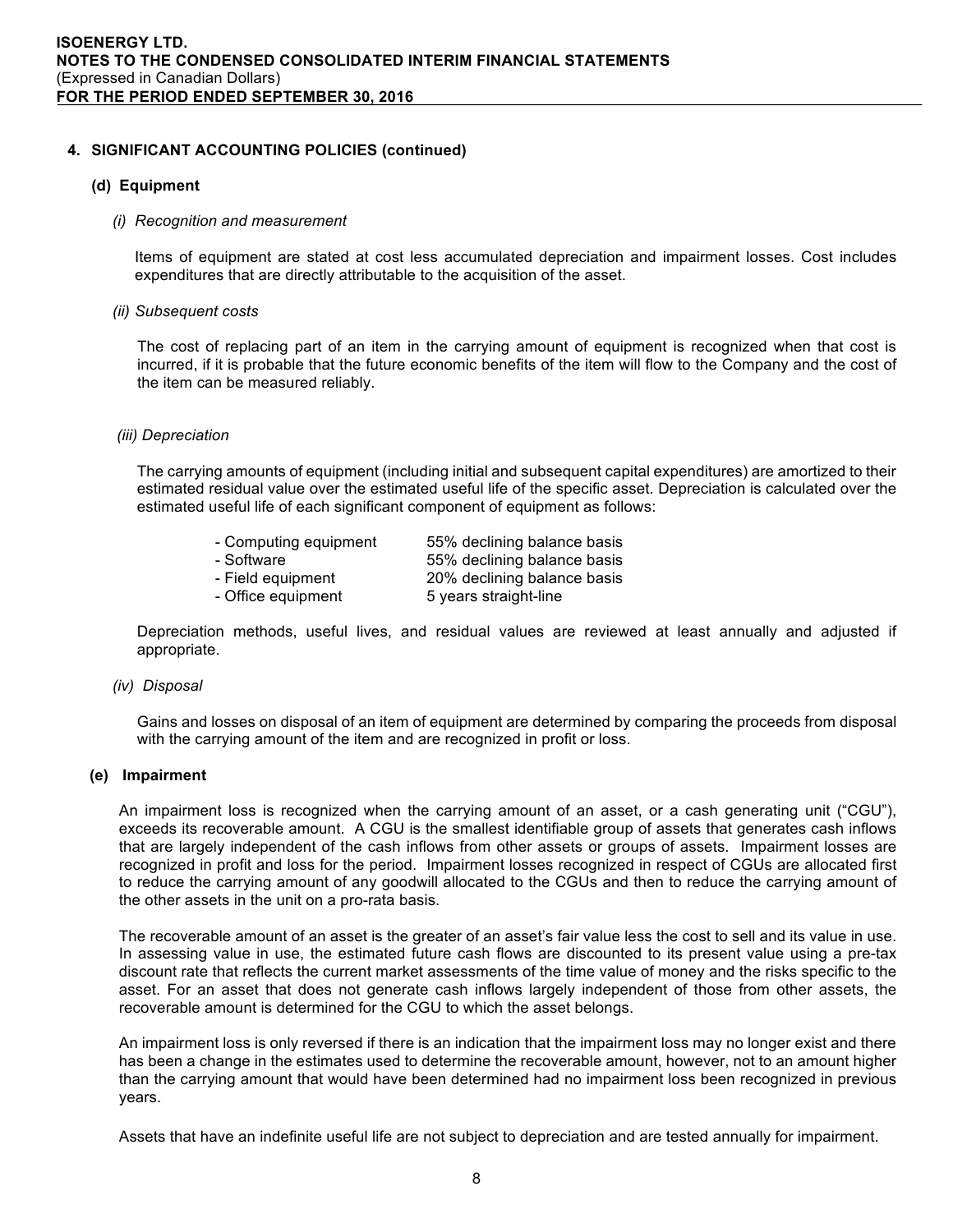#### **(e) Decommissioning and Restoration Provisions**

Decommissioning and restoration provisions are recorded when a present legal or constructive obligation exists as a result of past events where it is probable that an outflow of resources embodying economic benefits will be required to settle the obligation, and a reliable estimate of the amount of the obligation can be made.

The amount recognized as a provision is the best estimate of the consideration required to settle the present obligation at the reporting date, taking into account the risks and uncertainties surrounding the obligation and discount rates. Where a provision is measured using the cash flows estimated to settle the present obligation, its carrying amount is the present value of those cash flows discounted for the market discount rate.

Over time the discounted liability is increased for the changes in the present value based on the current market discount rates and liability risks. When some or all of the economic benefits required to settle a provision are expected to be recovered from a third party, the receivable is recognized as an asset if it is virtually certain that reimbursement will be received and the amount receivable can be measured reliably.

Changes in reclamation estimates are accounted for prospectively as a change in the corresponding capitalized cost.

The Company did not have any decommissioning and restoration provisions for the period presented.

# **(f) Share Capital**

Common shares are classified as equity. Incremental costs directly attributable to the issue of common shares are recognized as a deduction from equity. Common shares issued for consideration other than cash, are valued based on their market value at the date the shares are issued.

# **(g) Share-based payments**

In situations where equity instruments are issued to settle amounts due or for goods or services received by the Company as consideration which cannot be specifically identified, they are measured at the fair value of the sharebased payment. Otherwise, share-based payments are measured at the fair value of the amount settled or goods or services received.

# **(h) Flow-through shares**

Resource expenditure deductions for income tax purposes related to exploration activities funded by flow-through share arrangements are renounced to investors under Canadian income tax legislation. On issuance, the Company separates the flow-through share into i) a flow-through share premium, equal to the estimated premium, if any, investors paid for the flow-through feature, which is recognized as a liability and ii) share capital. Upon expenses being incurred, the Company recognizes a deferred tax liability for the amount of tax deduction renounced to shareholders. The premium is recognized as other income and the related deferred tax is recognized as a tax provision. To the extent that eligible deferred income tax assets are available, the Company will reduce the deferred income tax liability and record a deferred income tax recovery. Proceeds received from the issuance of flow-through shares must be expended on Canadian resource property exploration within a period of two years. Failure to expend such funds as required under the Canadian income tax legislation will result in a Part XII.6 tax to the Company on flow-through proceeds renounced under the "Look-back" Rule. If applicable, this tax is classified as a financial expense.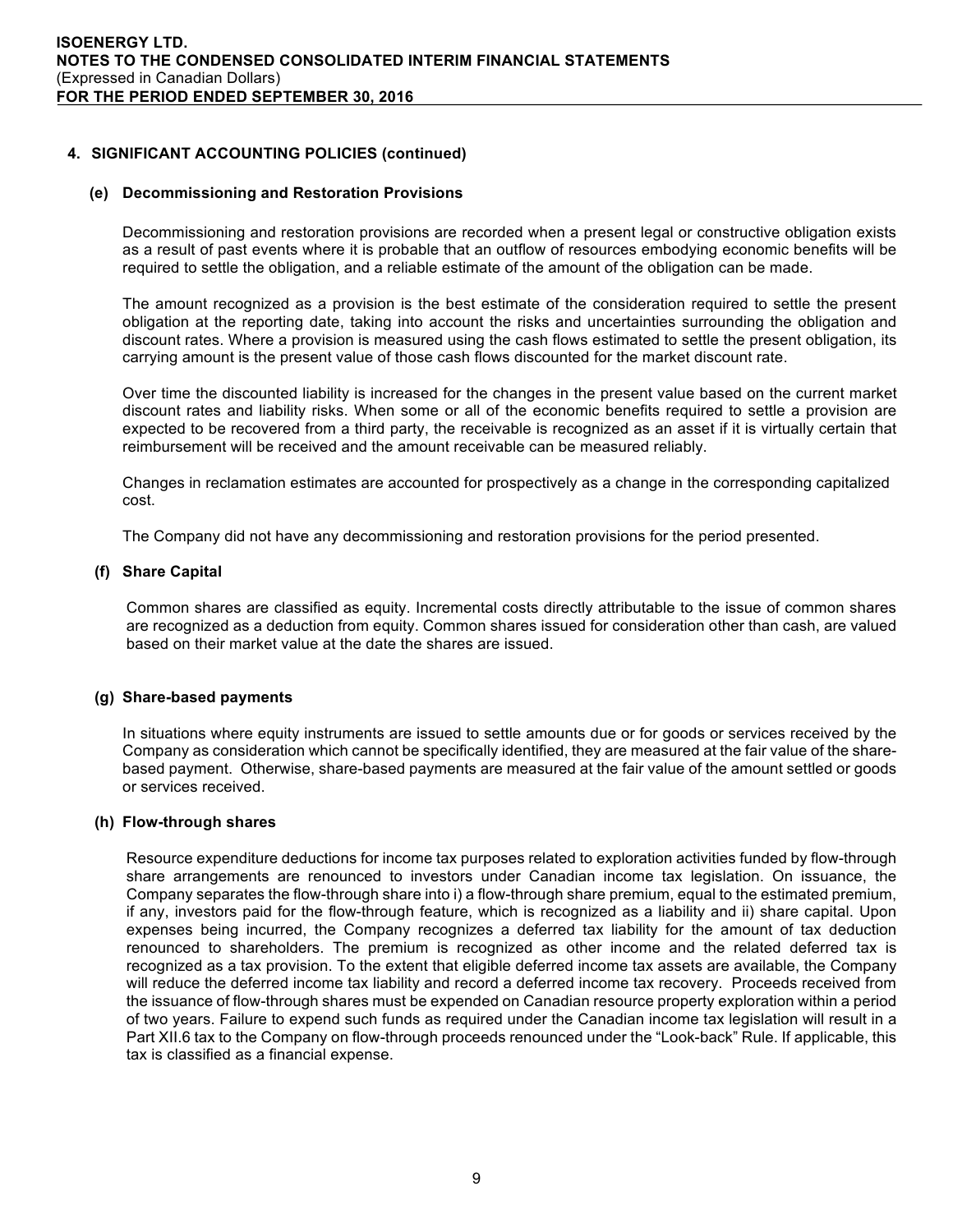#### **(i) Financial Instruments**

The Company classifies its financial assets into one of the following categories as follows:

*Fair value through profit or loss ("FVTPL") -* This category comprises derivatives and financial assets acquired principally for the purpose of selling or repurchasing in the near term. They are carried at fair value with changes in fair value recognized in profit or loss. Cash is included in this category of financial assets.

*Loans and receivables* - These assets are non-derivative financial assets with fixed or determinable payments that are not quoted in an active market. They are carried at amortized cost using the effective interest method less any provision for impairment. Account receivable is included in this category of financial assets.

*Held-to-maturity investments -* These assets are non-derivative financial assets with fixed or determinable payments and fixed maturities that the Company's management has the positive intention and ability to hold to maturity. These assets are measured at amortized cost using the effective interest method less any provision for impairment.

*Available-for-sale* - Non-derivative financial assets not included in the above categories are classified as availablefor-sale. They are carried at fair value with changes in fair value recognized in other comprehensive income (loss). Where a decline in the fair value of an available-for-sale financial asset constitutes objective evidence of impairment, the amount of the loss is removed from accumulated other comprehensive income (loss) and recognized in profit or loss.

All financial assets except those measured at fair value through profit or loss are subject to review for impairment at least at each reporting date. Financial assets are impaired when there is objective evidence of impairment as a result of one or more events that have occurred after initial recognition of the asset and that event has an impact on the estimated future cash flows of the financial asset or the group of financial assets.

The Company classifies its financial liabilities into one of two categories as follows:

*FVTPL* - This category comprises derivatives and financial liabilities incurred principally for the purpose of selling or repurchasing in the near term. They are carried at fair value with changes in fair value recognized in profit or loss.

*Other financial liabilities -* This category consists of liabilities carried at amortized cost using the effective interest method. Accounts payable and accrued liabilities are included in this category of financial liabilities.

# **(j) Loss per Share**

Basic loss per share is calculated by dividing the loss for the year by the weighted average number of common shares outstanding during the year.

#### **(k) Income taxes**

Income tax expense comprises current and deferred tax. Current tax and deferred tax are recognized in profit or loss except to the extent that it relates to items recognized directly in equity or in other comprehensive income.

Current tax is the expected tax payable or receivable on the taxable income or loss for the year, using tax rates enacted at the reporting date, and any adjustment to tax payable in respect of previous years.

Deferred tax is recognized in respect of temporary differences between the carrying amounts of assets and liabilities for financial reporting purposes and the amounts used for taxation purposes. Deferred tax is not recognized for the following temporary differences: the initial recognition of assets or liabilities in a transaction that is not a business combination and that affects neither accounting nor taxable profit or loss, and differences relating to investments in subsidiaries and jointly controlled entities to the extent that it is probable that they will not reverse in the foreseeable future. In addition, deferred tax is not recognized for taxable temporary differences arising on the initial recognition of goodwill. Deferred tax is measured at the tax rates that are expected to be applied to temporary differences when they reverse, based on the laws that have been enacted or substantively enacted by the reporting date.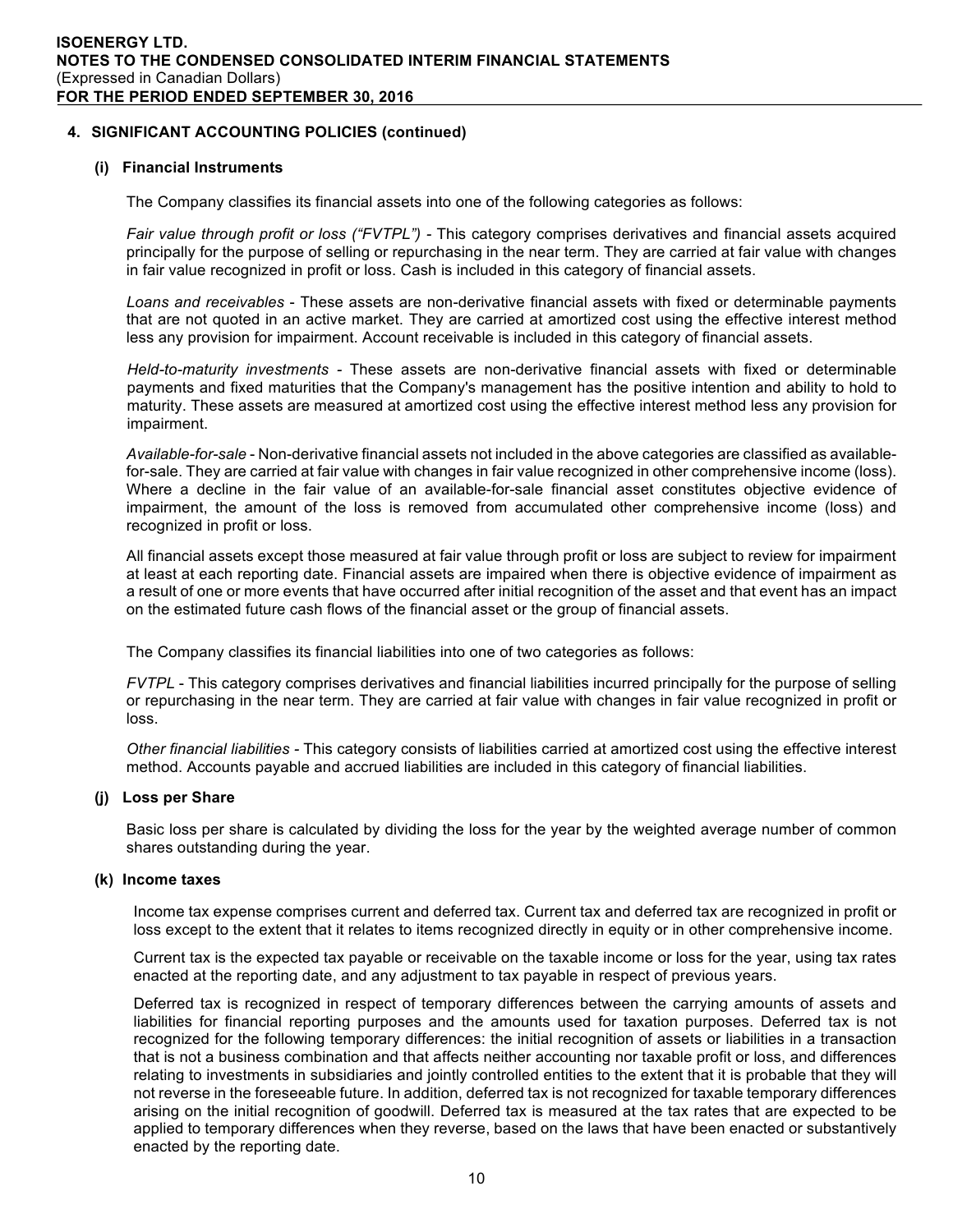Deferred tax assets and liabilities are offset if there is a legally enforceable right to offset current tax liabilities and assets, and they relate to income taxes levied by the same tax authority on the same taxable entity, or on different tax entities, but they intend to settle current tax liabilities and assets on a net basis or their tax assets and liabilities will be realized simultaneously.

A deferred tax asset is recognized for unused tax losses, tax credits and deductible temporary differences, to the extent that it is probable that future taxable profits will be available against which they can be utilized. Deferred tax assets are reviewed at each reporting date and are reduced to the extent that it is no longer probable that the related tax benefit will be realized.

# **Future accounting pronouncements:**

The following standards have not been adopted by the Company and are being evaluated to determine their impact:

- (a) IFRS 9 *Financial Instruments:* New standard that replaced IAS 39 for classification and measurement of financial instruments, effective for annual periods beginning on or after January 1, 2018. The extent of the impact of adoption of the standard has not yet been determined.
- (b) IFRS 16 *Leases:* In January 2016, the IASB issued IFRS 16 Leases which brings most leases on-balance sheet for lessees by eliminating the distinction between operating and finance leases. Lessor accounting remains largely unchanged and the distinction between operating and finance leases is retained. Under IFRS 16, a lessee recognizes a right-of-use asset and a lease liability. The right-of-use asset is treated similarly to other non-financial assets and depreciated accordingly, and the liability accrues interest. The lease liability is initially measured at the present value of the lease payments payable over the lease term, discounted at the rate implicit in the lease. Lessees are permitted to make an accounting policy election, by class of underlying asset, to apply a method like IAS 17's operating lease accounting and not recognize lease assets and lease liabilities for leases with a lease term of 12 months or less and on a lease-by-lease basis, to apply a method similar to current operating lease accounting to leases for which the underlying asset is of low value. IFRS 16 supersedes IAS 17 – Leases and related interpretations and is effective for periods beginning on or after January 1, 2019, with earlier adoption permitted if IFRS 15 has also been applied. The Company is currently evaluating the impact of the adoption of IFRS 16 on the Company's financial statements along with the timing of adoption.

# **5. EQUIPMENT**

The following is a summary of the equipment:

|                                                              | Computing<br>equipment | Software     | Field<br>equipment | Office<br>furniture  | Total        |
|--------------------------------------------------------------|------------------------|--------------|--------------------|----------------------|--------------|
| Cost                                                         |                        |              |                    |                      |              |
| Balance, February 2, 2016                                    | \$                     | \$           | \$                 | \$                   | \$           |
| Additions                                                    | 6,550                  | 61,045       | 27,092             | 1,881                | 96,568       |
|                                                              |                        |              |                    |                      |              |
| Balance, September 30, 2016                                  | \$<br>6,550            | \$<br>61,045 | \$<br>27,092       | \$<br>1,881          | \$<br>96,568 |
| <b>Accumulated depreciation</b><br>Balance, February 2, 2016 | \$                     | \$           | \$                 | \$                   | \$           |
| Depreciation                                                 | 493                    | 5,976        | 540                |                      | 7,009        |
| Balance, September 30, 2016                                  | \$<br>493              | \$<br>5,976  | \$<br>540          | \$<br>$\blacksquare$ | \$<br>7,009  |
| <b>Net book value:</b><br>Balance, September 30, 2016        | \$<br>6,057            | \$<br>55,069 | \$<br>26,552       | \$<br>1,881          | \$<br>89,559 |
|                                                              |                        |              |                    |                      |              |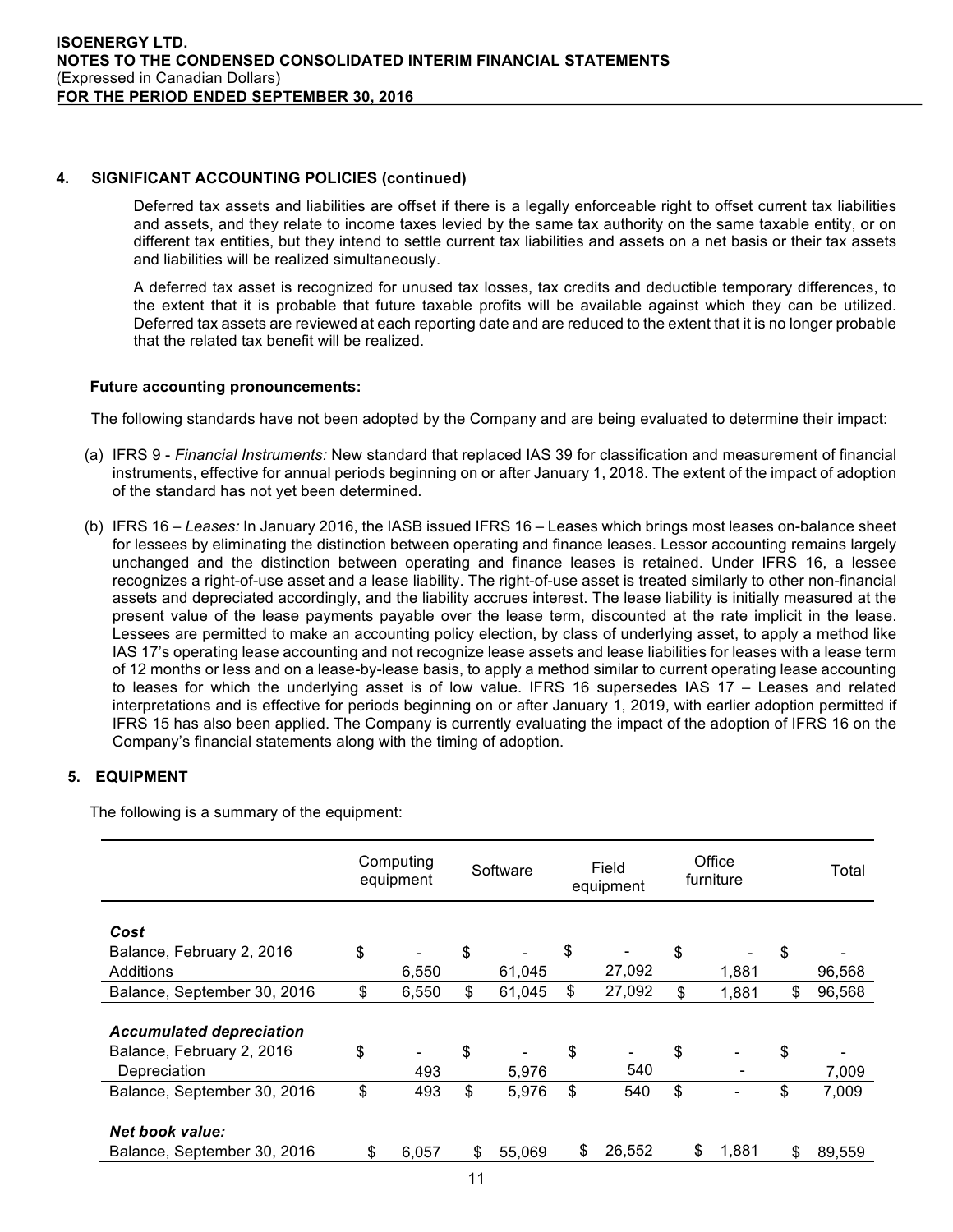# **6. EXPLORATION AND EVALUATION ASSETS**

The following is a summary of the acquisition costs and expenditures on the exploration and evaluation assets:

|                                    | <b>Note</b> | \$         |
|------------------------------------|-------------|------------|
| <b>Acquisition costs:</b>          |             |            |
| Balance, February 2, 2016          |             |            |
| Additions                          | a, b        | 30,100,000 |
| Balance, September 30, 2016        |             | 30,100,000 |
|                                    |             |            |
| <b>Deferred exploration costs:</b> |             |            |
| Balance, February 2, 2016          |             |            |
| Additions:                         |             |            |
| Drilling                           |             | 431,348    |
| Geological and geophysical         |             | 316,199    |
| Labour and wages                   |             | 202,854    |
| Camp costs                         |             | 25,188     |
| Geochemistry and assays            |             | 8,560      |
| Travel and other                   |             | 21,036     |
| Balance, September 30, 2016        |             | 1,005,185  |
| Total costs, September 30, 2016    |             | 31,105,185 |

All licenses are subject to minimum expenditure commitments and annual reviews. Annual review dates for each license are staggered over the year. The Company expects to maintain the minimum expenditures to maintain the licences.

**(a)** On June 17, 2016, Iso entered into a transfer agreement with NexGen to have certain of its exploration assets transferred to Iso. These assets include the following mineral properties: Radio property, Thorburn Lake property, 2Z Lake property, Madison Lake property and the Carlson Creek property (collectively, the "Transferred Property Interests"). The Company issued 29,000,000 common shares, valued at \$29,000,000, in exchange for the Transferred Property Interests.

# **Radio property**

The Radio property is located in Northern Saskatchewan and was acquired from NexGen on June 17, 2016. Pursuant to an option agreement, most recently amended February 21, 2014, the Company has the right to earn a 70% right, title and interest in the Radio property (the "Radio Option Agreement"). The Company is required to spend \$10,000,000 between January 1, 2014 and May 31, 2017. As of September 30, 2016, \$566,563 has been incurred towards the Company's expenditure obligation under the Radio Option Agreement.

The Radio property is subject to a 2% net smelter royalty (excluding diamonds) and a 2% gross overriding royalty (diamonds only), as applicable, with respect to the production from the property. In addition, upon Iso exercising its option to acquire a 70% interest in the Radio property, a joint venture agreement will be entered into between Iso and the optionors containing those terms prescribed by the Radio Option Agreement.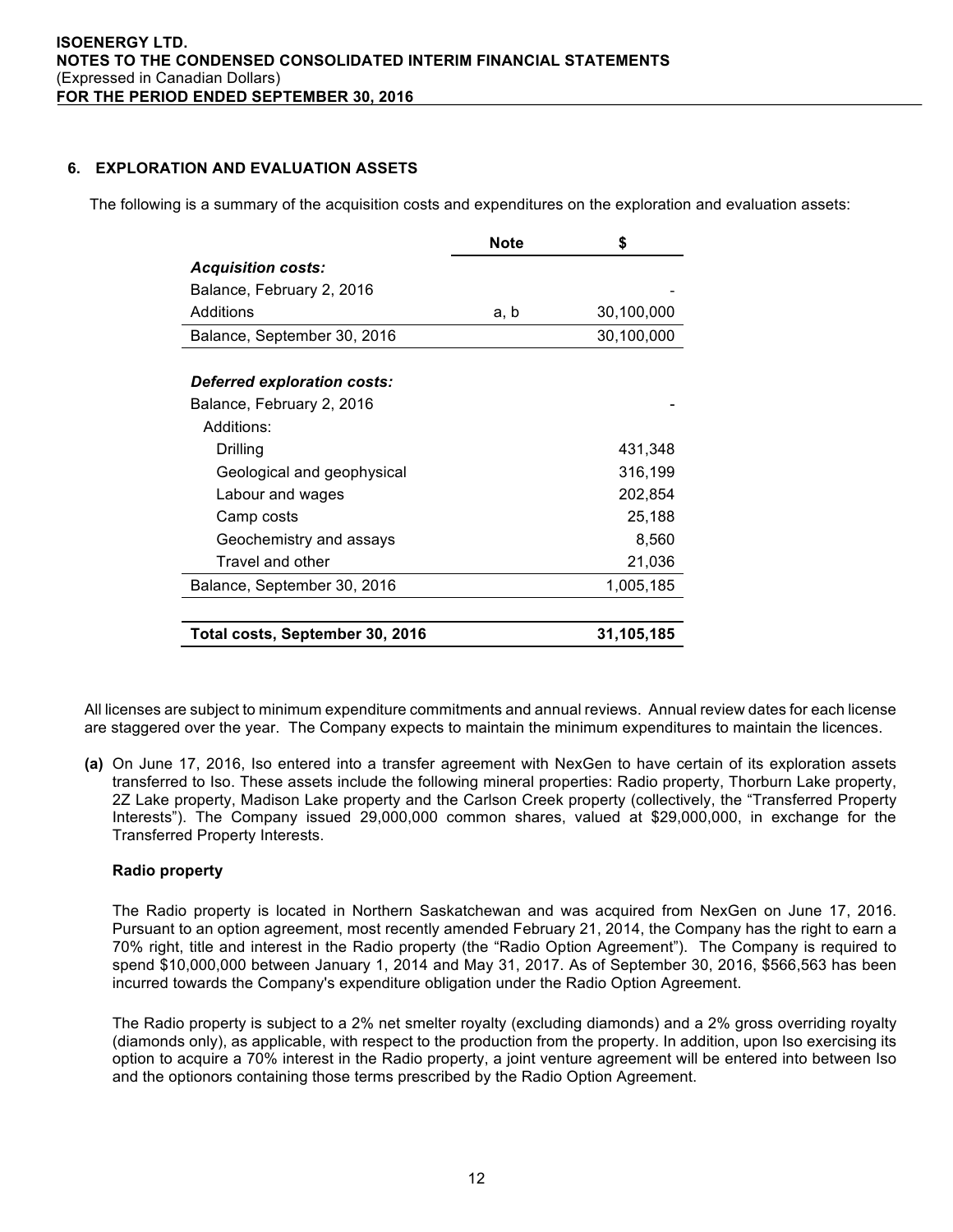# **6. EXPLORATION AND EVALUATION ASSETS (continued)**

#### **Thorburn Lake property**

Iso holds a 100% interest in the Thorburn Lake property, subject to a 1% net smelter return royalty (NSR) and a 10% carried interest. The carried interest can be converted to an additional 1% NSR at the holder's option upon completion of a bankable feasibility study.

# **(b) Thorburn North property**

On June 30, 2016, Iso acquired a 100% interest in the Thorburn North property, mineral claim S-111628, in exchange for a cash payment of \$100,000 and \$1,000,000 worth of common shares. Pursuant to that agreement to acquire Thorburn North, in the event that Iso completes a financing at a price that is less than \$1 per share (the "Reduced Price") prior to the earlier of: a) an initial public offering or reverse takeover; and b) December 31, 2017, additional common shares are issuable to the vendors until the vendors have been issued (in the aggregate) \$1,000,000 worth of common chares at the Reduced Price. No shares have been issued for less than \$1 per share and on October 19, 2016, Iso's common shares commenced trading on the TSXV.

# **7. COMMITMENTS**

# **(a) Flow-through expenditures**

The Company issued flow-through shares with any resulting flow-through share premium recorded as a flowthrough share premium liability. The liability is subsequently reduced when the required exploration expenditures are made, and accordingly, a recovery of flow-through premium is recorded as income.

During the period ended September 30, 2016, the Company raised \$2,000,020 through the issuance of flowthrough shares. Based on Canadian tax law, the Company is required to spend this amount on eligible exploration expenditures by December 31, 2017. A \$181,820 flow-through share premium liability was recorded during the period ended September 30, 2016.

As of September 30, 2016, the Company fulfilled \$793,487 of the commitment to spend the required eligible exploration expenditures and as such the commitment has been reduced to \$1,206,533. As the commitment is met, the remaining balance of the flow-through premium liability will be recognised as income.

A continuity of the flow-through share premium liability is as follows:

| Balance, February 2, 2016                                       | Ж, |           |
|-----------------------------------------------------------------|----|-----------|
| Liability incurred on flow-through shares issued                |    | 181.820   |
| Settlement of flow-through share liability on expenditures made |    | (72, 199) |
| Balance, September 30, 2016                                     |    | 109.621   |

# **(b) Office leases**

The Company has total office lease commitments at its Vancouver office as follows:

| 2016 | \$10,904 |
|------|----------|
| 2017 | \$65,424 |
| 2018 | \$65.424 |
| 2019 | \$43,616 |

In connection with the Company's Vancouver office lease, the Company paid a deposit of \$5,452 which will be applied to the final month's rent at the end of the term.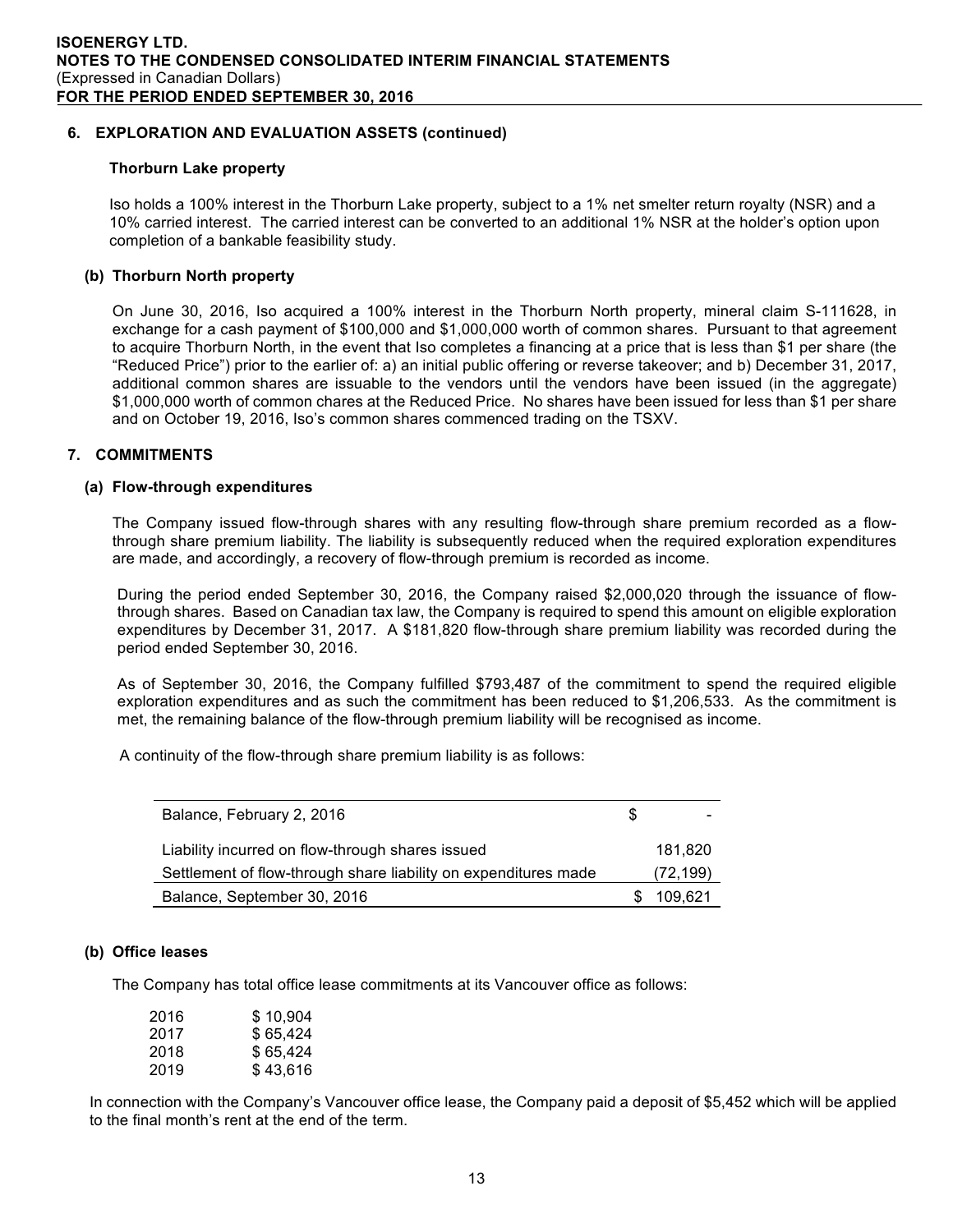#### **8. SHARE CAPITAL**

**Authorized Capital** - Unlimited number of common shares with no par value.

#### **Issued**

For the period ended September 30, 2016:

- (a) Upon incorporation of the Company on February 2, 2016, one common share at a value of \$1 was issued to NexGen.
- (b) On June 16, 2016, the Company issued 29,000,000 common shares to NexGen for the Transferred Property Interests (Note 6(a)).
- (c) On June 30, 2016, the Company issued 1,000,000 common shares as consideration for the acquisition of Thorburn North property (Note 6(b)).
- (d) In the period ended September 30, 2016, the following private placements were completed:

| Date issued by: | Shares<br>issued | Proceeds<br>per share | Gross<br>proceed | Cash<br>finders' fee | Other cash<br>share<br>issuance<br>costs | Net proceeds |
|-----------------|------------------|-----------------------|------------------|----------------------|------------------------------------------|--------------|
| June 30, 2016   | 2,033,000        | \$<br>1.00            | \$2,033,000      | \$<br>(3,300)        | \$                                       | \$2,029,700  |
| August 5, 2016  | 2.092.500        | \$<br>1.00            | 2.092.500        | (95, 550)            | (64, 185)                                | 1,932,765    |
| August 5, 2016  | 1,818,200        | \$<br>1.10            | 2,000,020        | (120,001)            | (61, 348)                                | 1,818,671    |
| August 4, 2016  | 2,106,000        | \$<br>1.00            | 2.106.000        |                      | (45,885)                                 | 2,060,115    |
|                 | 8,049,700        |                       | \$8,231,520      | \$ (218, 851)        | \$(171, 418)                             | \$7,841,251  |

In addition to the cash finders' fees of \$218,851 and other cash share issuance costs of \$171,418, 8,580 common shares were issued as a finders' fee thereby increasing the total share issuance costs to \$398,849.

(e) On August 16, 2016, Iso issued 450,000 shares to NexGen to settle \$450,000 due to NexGen for operational expenses paid by NexGen on Iso's behalf.

# **9. RELATED PARTY TRANSACTIONS**

(a) Key management personnel include those persons having authority and responsibility for planning, directing and controlling the activities of the Company as a whole. The Company has determined that key management personnel consists of executive and non-executive members of the Company's Board of Directors and corporate officers.

Remuneration attributed to key management personnel can be summarized as follows:

|                                        | For the period from<br>February 2 to<br><b>September 30, 2016</b> |         |  |
|----------------------------------------|-------------------------------------------------------------------|---------|--|
| Short-term compensation <sup>(1)</sup> |                                                                   | 316.377 |  |

<sup>(1)</sup> Short-term compensation to key management personnel for the period from February 2, 2016 to September 30, 2016 amounted to \$316,3777, \$213,509 of which was expensed and included in administrative salaries, contracts and directors fee on the statement of loss and comprehensive loss, and \$102,868 was capitalized to exploration and evaluation assets.

In addition, in the period from incorporation to September 30, 2016, \$72,658, was paid by the Company to relocate its President and Chief Executive Officer to Vancouver, where the corporate office is based. These were included in relocation expenses on the statement of loss and comprehensive loss.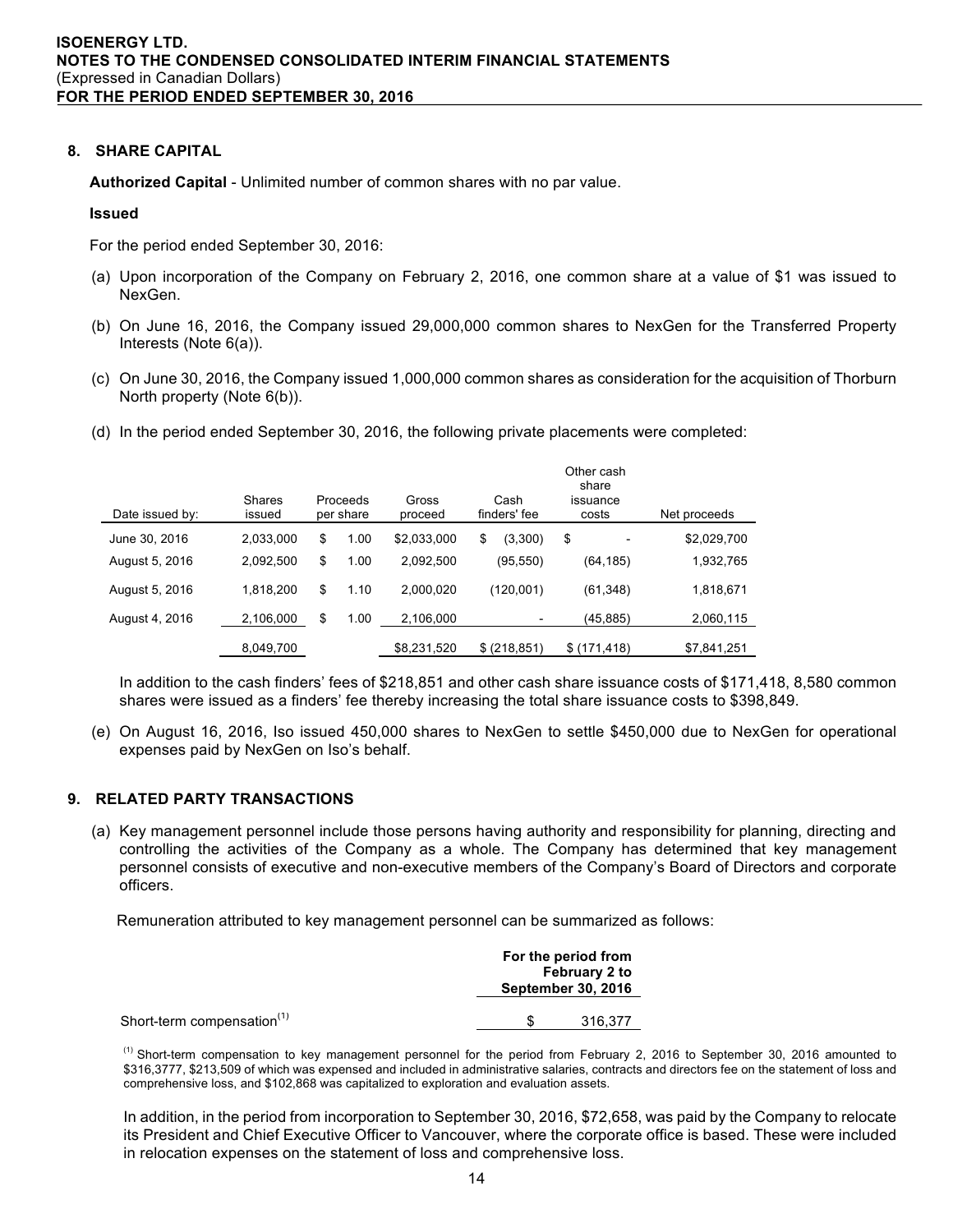# **9. RELATED PARTY TRANSACTIONS (continued)**

As of September 30, 2016 no stock options were issued.

As of September 30, 2016 there was \$57,500 included in accounts payable and accrued liabilities owing to directors for compensation.

- (b) During the period ended September 30, 2016, the Company issued 29,000,000 common shares to NexGen as consideration for the Transferred Property Interests (Note 6).
- (c) On August 16, 2016, Iso issued 450,000 shares to NexGen to settle \$450,000 due to NexGen for costs paid by NexGen on Iso's behalf (Note 8(e)).

# **10. CAPITAL MANAGEMENT**

The Company manages its capital structure and makes adjustments to it, based on the funds available to the Company, in order to support the acquisition, exploration and evaluation of assets. The Board of Directors does not impose quantitative return on capital criteria for management, but rather relies on the expertise of the Company's management to sustain the future development of the business.

 In the management of capital, the Company considers all components of equity and is dependent on third party financing, whether through debt, equity, or other means. Although the Company has been successful in raising funds to date, there is no assurance that the Company will be successful in obtaining required financing in the future or that such financing will be available on terms acceptable to the Company.

The properties in which the Company currently has an interest are in the exploration stage. As such the Company has historically relied on the equity markets to fund its activities. The Company will continue to assess new properties and seek to acquire an interest in additional properties if it determines that there is sufficient geologic or economic potential and if it has adequate financial resources to do so.

Management reviews its capital management approach on an on-going basis and believes that this approach, given the relative size of the Company, is reasonable. The Company is not subject to externally imposed capital requirements. There were no changes in the Company's approach to capital management during the period.

# **11. FINANCIAL INSTRUMENTS**

The Company's financial instruments consist of cash, accounts receivable, accounts payable and accrued liabilities, and a liability to issue shares.

The fair values of the Company's financial instruments approximate their carrying value, due to their short-term maturities or ability of prompt liquidation. The Company's cash and accounts receivable are classified as loans and receivables and are initially recorded at fair value and subsequently at amortized cost with accrued interest recorded in accounts receivable.

# **Financial instrument risk exposure**

As at September 30, 2016, the Company's risk exposures and the impact on the Company's financial instruments are summarized below:

# **(a) Credit Risk**

Credit risk is the risk that one party to a financial instrument will fail to discharge an obligation and cause the other party to incur a financial loss. As at September 30, 2016 the Company holds cash with a large Canadian bank. Credit risk is concentrated as a significant amount of the Company's cash and cash equivalents on hand is held at one financial institution. Management believes the risk of loss to be remote. The Company's amounts receivable consists of input tax credits receivable from the Government of Canada and interest accrued on cash equivalents. Accordingly, the Company does not believe it is subject to significant credit risk.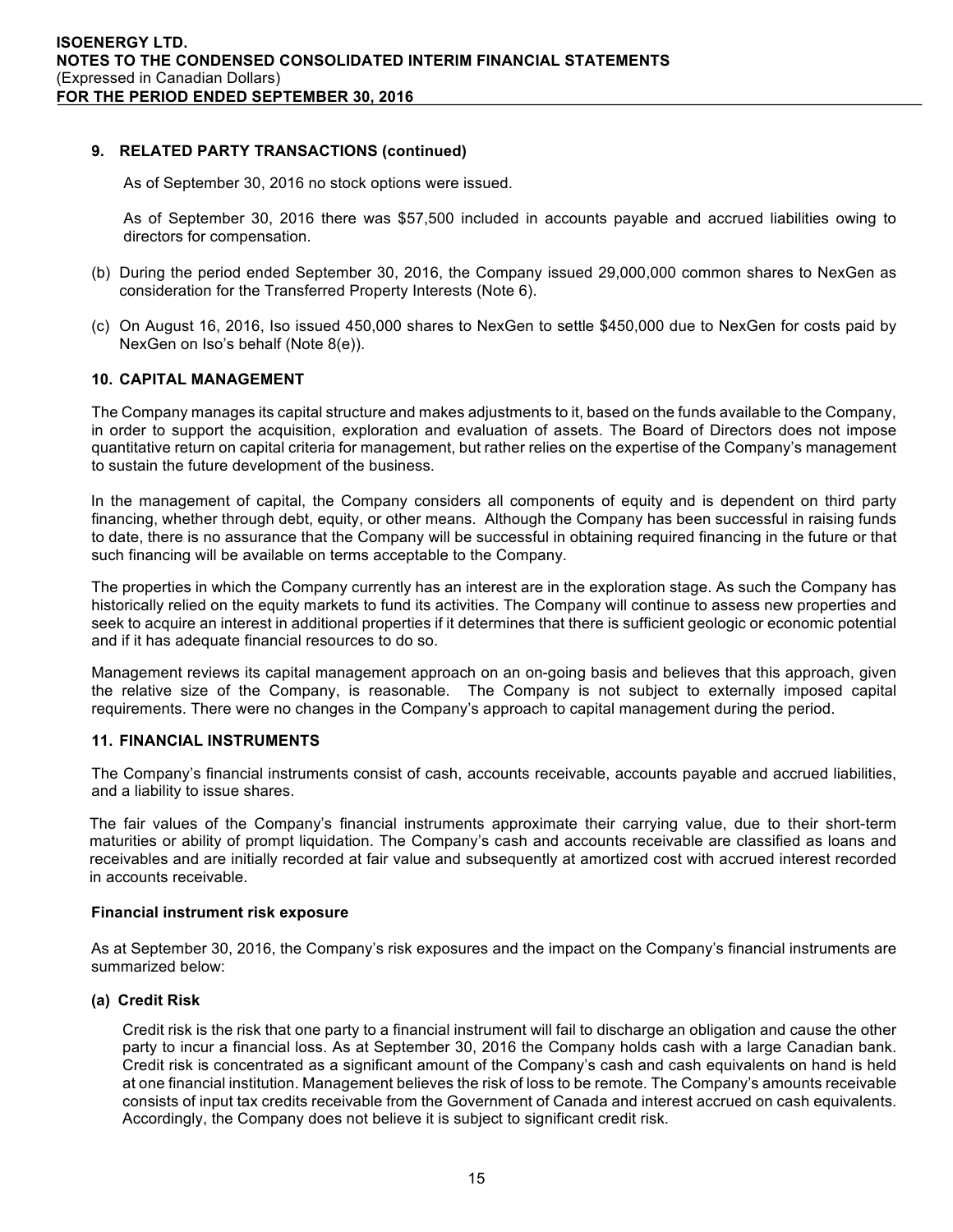# **11. FINANCIAL INSTRUMENTS (continued)**

# **(b) Liquidity Risk**

Liquidity risk is the risk that an entity will encounter difficulty in raising funds to meet commitments associated with financial instruments. The Company attempts to manage liquidity risk by maintaining sufficient cash balances. Liquidity requirements are managed based on expected cash flows to ensure that there is sufficient capital to meet short-term obligations. As at September 30, 2016 the Company had a working capital balance of \$6,253,475, including cash of \$7,104,066.

# **(c) Market Risk**

Market risk is the risk of loss that may arise from changes in market factors such as interest rates, foreign exchange rates and commodity and equity prices.

# **(i) Interest Rate Risk**

Interest rate risk is the risk that the future cash flows of a financial instrument will fluctuate due to changes in market interest rates. The Company holds its cash in bank accounts that earn variable interest rates. Due to the short-term nature of these financial instruments, fluctuations in market rates do not have a significant impact on estimated fair values of the Company's cash and cash equivalent balances as of September 30, 2016.

# **(ii) Foreign Currency Risk**

The functional currency of the Company is the Canadian dollar. The Company is affected by currency transaction risk and currency translation risk. Consequently, fluctuations of the Canadian dollar in relation to other currencies may impact the fair value of financial assets, liabilities and operating results. As of September 30, 2016, the Company had no financial assets and liabilities that were subject to currency translation risk. The Company maintains a Canadian dollar bank account in Canada.

# **(iii) Price risk**

The Company is exposed to price risk with respect to commodity and equity prices. Equity price risk is defined as the potential adverse impact of movements in individual equity prices or general movements in the level of the stock market on the Company's earnings. Commodity price risk is defined as the potential adverse impact of commodity price movements and volatilities on earnings and economic value. Future declines in commodity prices may impact the valuation of long-lived assets. The Company closely monitors the commodity prices of uranium, individual equity movements, and the stock market.

# **12. SEGMENT INFORMATION**

The Company operates in one reportable segment, being the acquisition, exploration and development of uranium properties. All of the Company's non-current assets are located in Canada.

# **13. SUPPLEMENTAL DISCLOSURE WITH RESPECT TO CASH FLOWS**

There was no cash paid for income taxes or interest in the period ended September 30, 2016. The significant non-cash transactions during the period from inception to September 30, 2016 included:

- (a) Iso issued 30,000,000 common shares for the acquisition of mineral properties recorded at the estimated fair value of the common shares of \$30,000,000 (Note 6).
- (b) Iso issued 8,580 common shares as a finder's fee recorded at the estimated fair value of the common shares of \$8,580 (Note 8(d)).